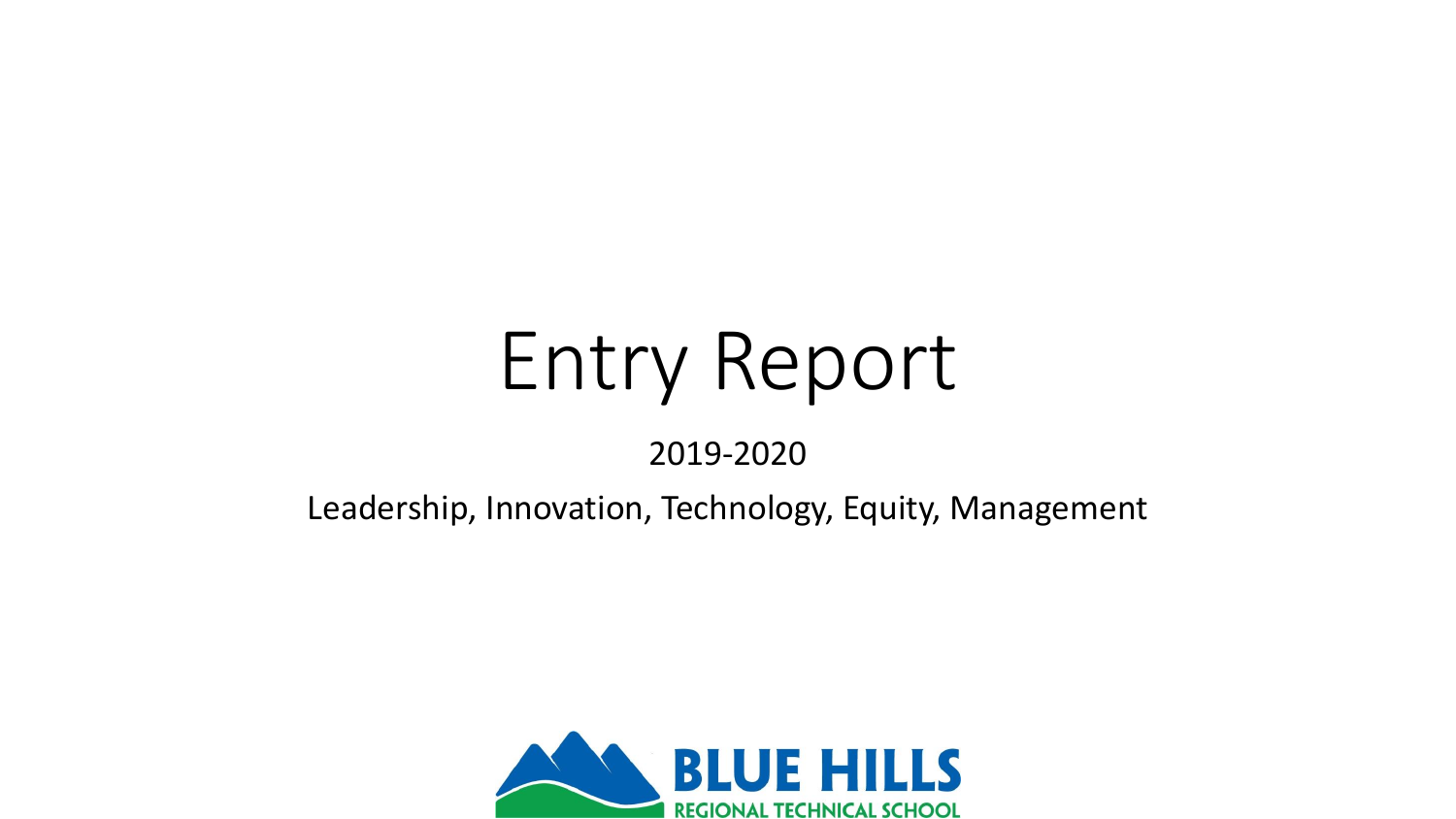#### Superintendent's Introduction

- Assess where we are and where we want to be in the future
- What We Can Count, See and Hear
	- Provides insight into our strengths and areas to grow
	- Includes a vast amount of data
	- Measures the impact of our work over time
- Participated in the New Superintendent Induction Program (NSIP)
	- Dr. Ruth Whitner and the Massachusetts Association of School Superintendents and other Superintendents
		- Carried on during the COVID-19 Pandemic with minimal disruption to the educational process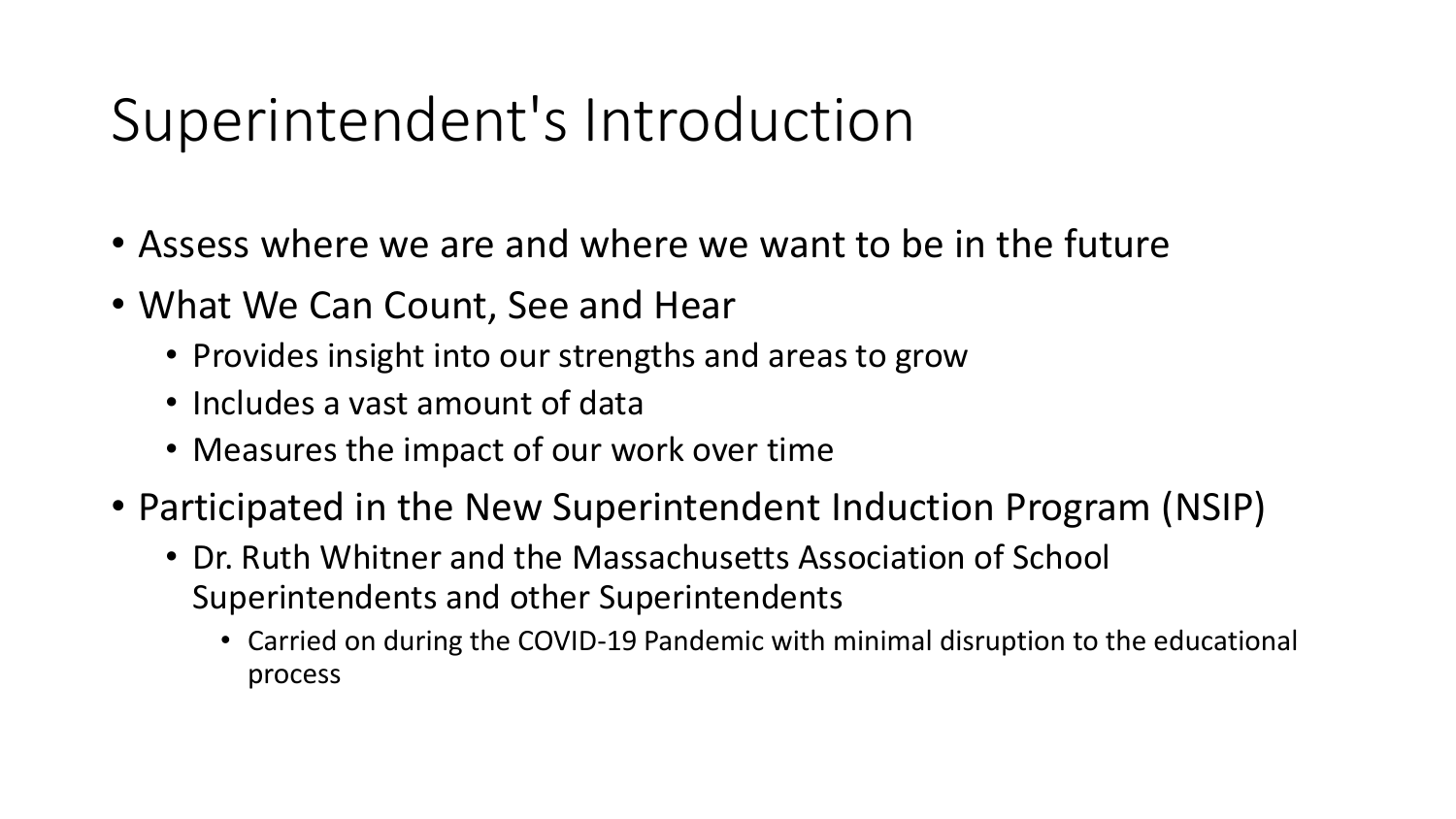#### Process

- Shaped around 11 questions—big picture questions
	- What are the best things in the Blue Hills Regional Technical School District? What do we do well?
	- What are the challenges in the Blue Hills Regional Technical School District, what do we need to work on?
- Visited classrooms
- Coffee Hours with Superintendent & Principal
- Examined documents and data
	- Assessment results, budget data and survey results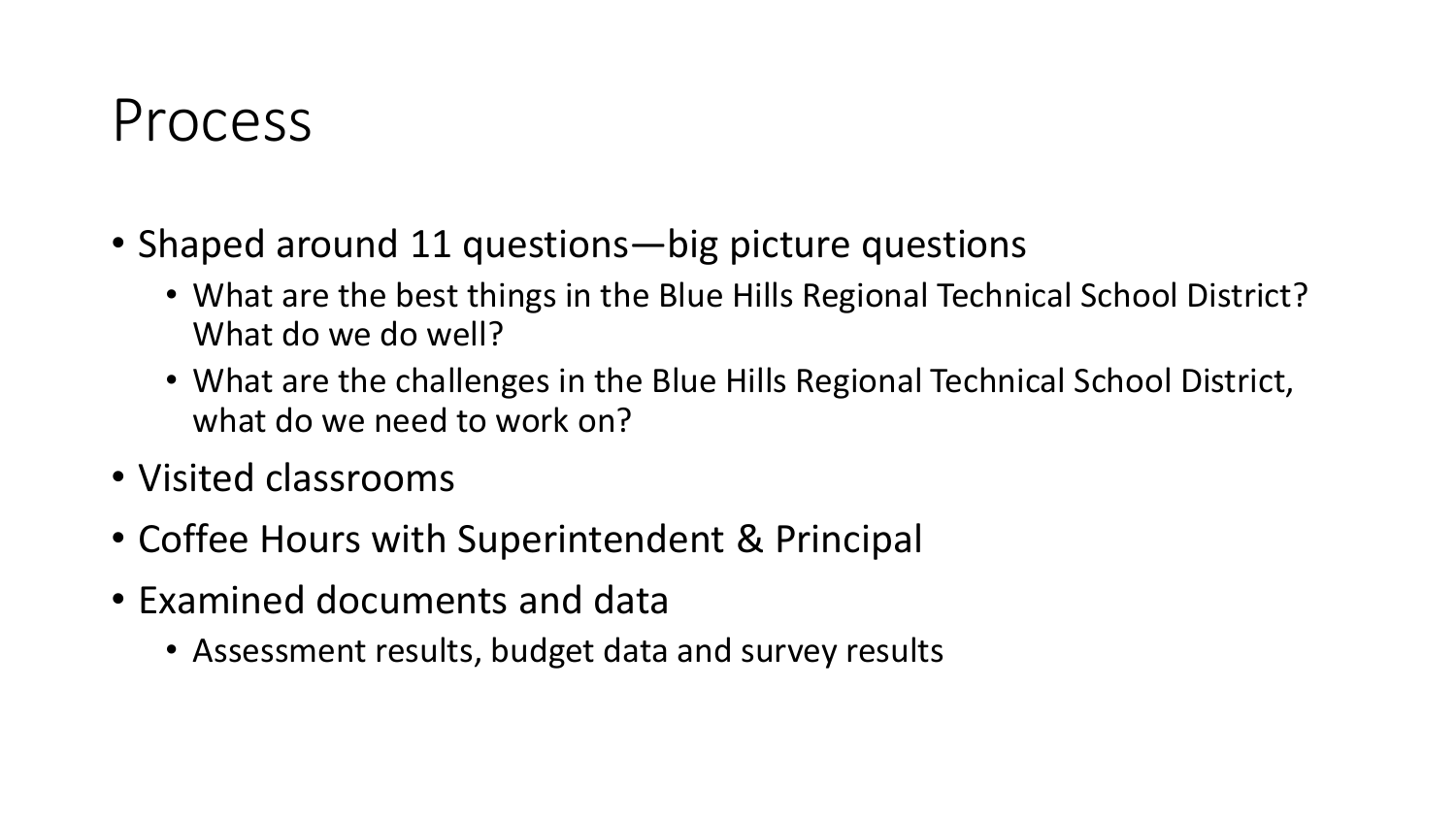#### State of the District

- 35 Acre Campus that borders a beautiful MDS reservation
	- View of "Big Blue" Hill
- 2019 Enrollment 844 students
- Nine towns—Avon, Braintree, Canton, Dedham, Holbrook, Milton, Norwood, Randolph and Westwood
- History of academic achievement, vocational technical training
- Growing in diversity and changing demographics
	- 56% White, 15% Hispanic and 21.1 African American
	- 473 males and 383 Females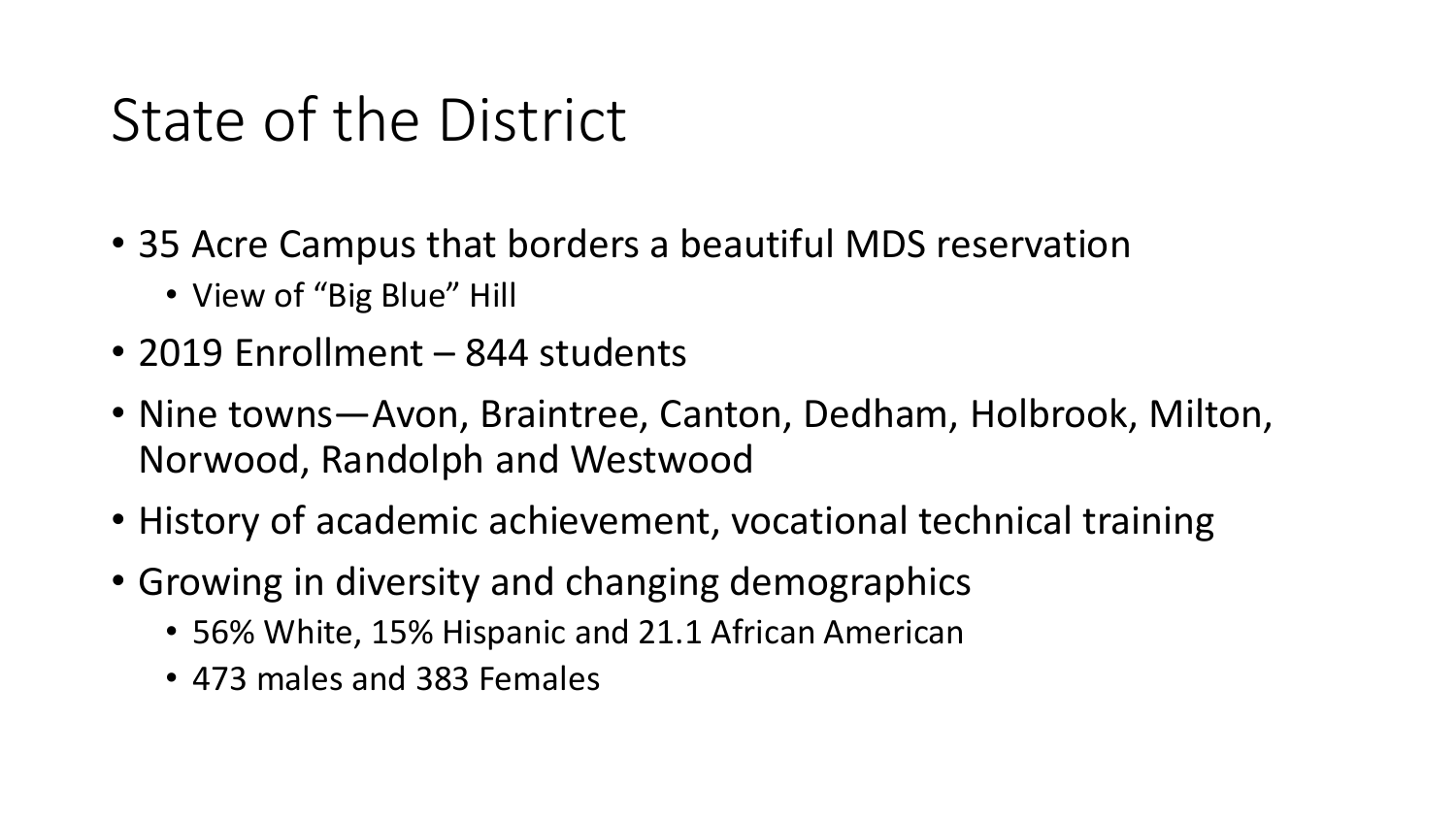# Building and Grounds

- 84.8 million dollar renovation project
	- Over budget, over schedule
- Significant upgrades to the infrastructure
	- ADA compliance upgrades: two elevators, three lifts
	- Safety systems: fire annunciation
	- New HVAC and plumbing
	- New Electrical Systems
	- New Windows and Doors
	- Improved Roof
	- New Locker Rooms and Lockers
- Completion: Summer 2020
- Outstanding issues: West Side Stairs and Ground Water in the old mechanical room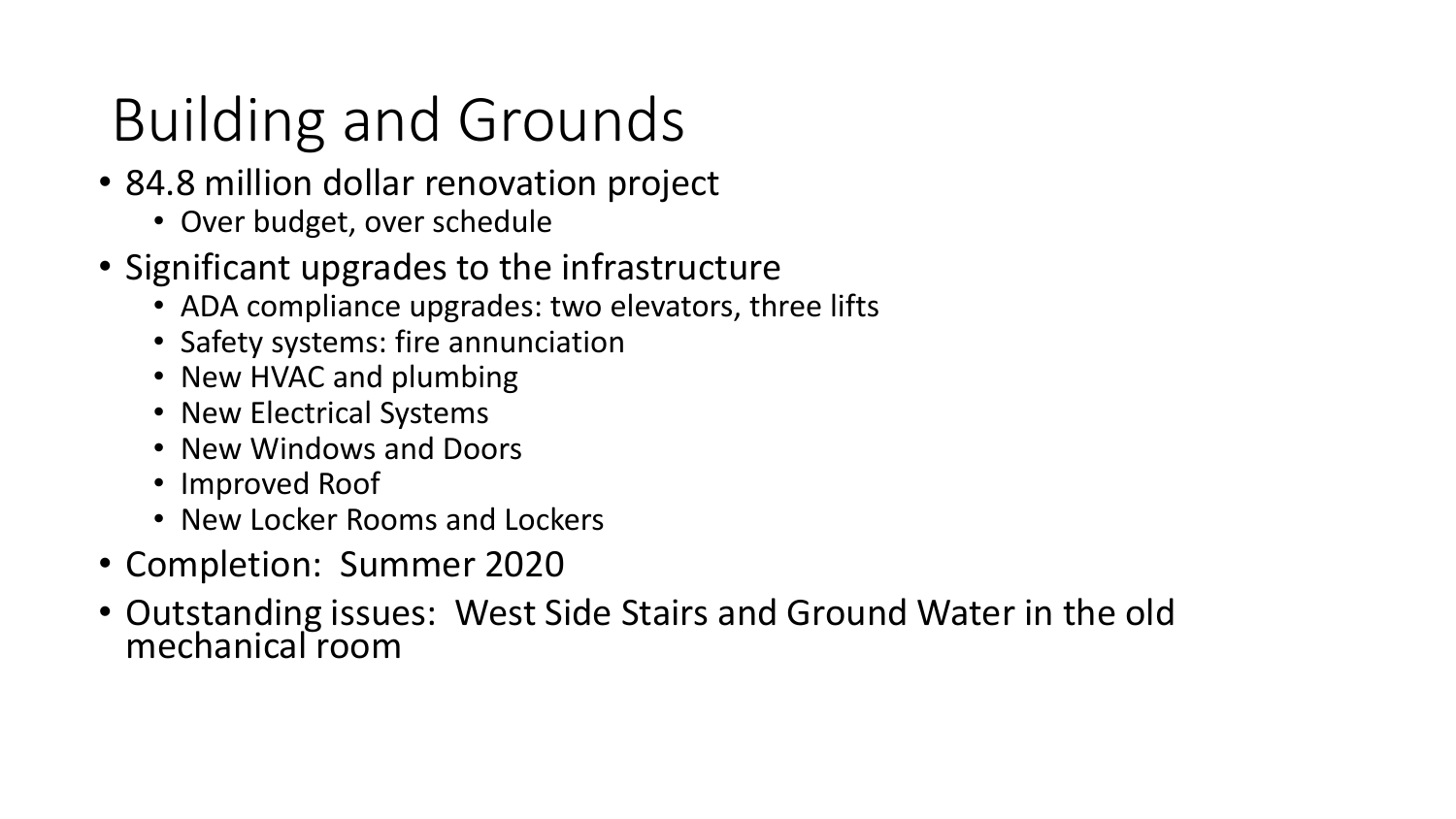### Budget and Finance

- Year focused on closing out the renovation project and budgeting
	- Responsible, realistic and responsive to student needs
	- Continuing good relationships with the towns
- Substantial completion reached in November 2019
	- Commissioning, landscaping, bleachers, HVAC and punch list continued through summer 2020
- Tremendous strain on the district
	- \$850,000.00 cobbled together from the operating budget and revolving funds to finish the project
- Then the COVID-19 pandemic hit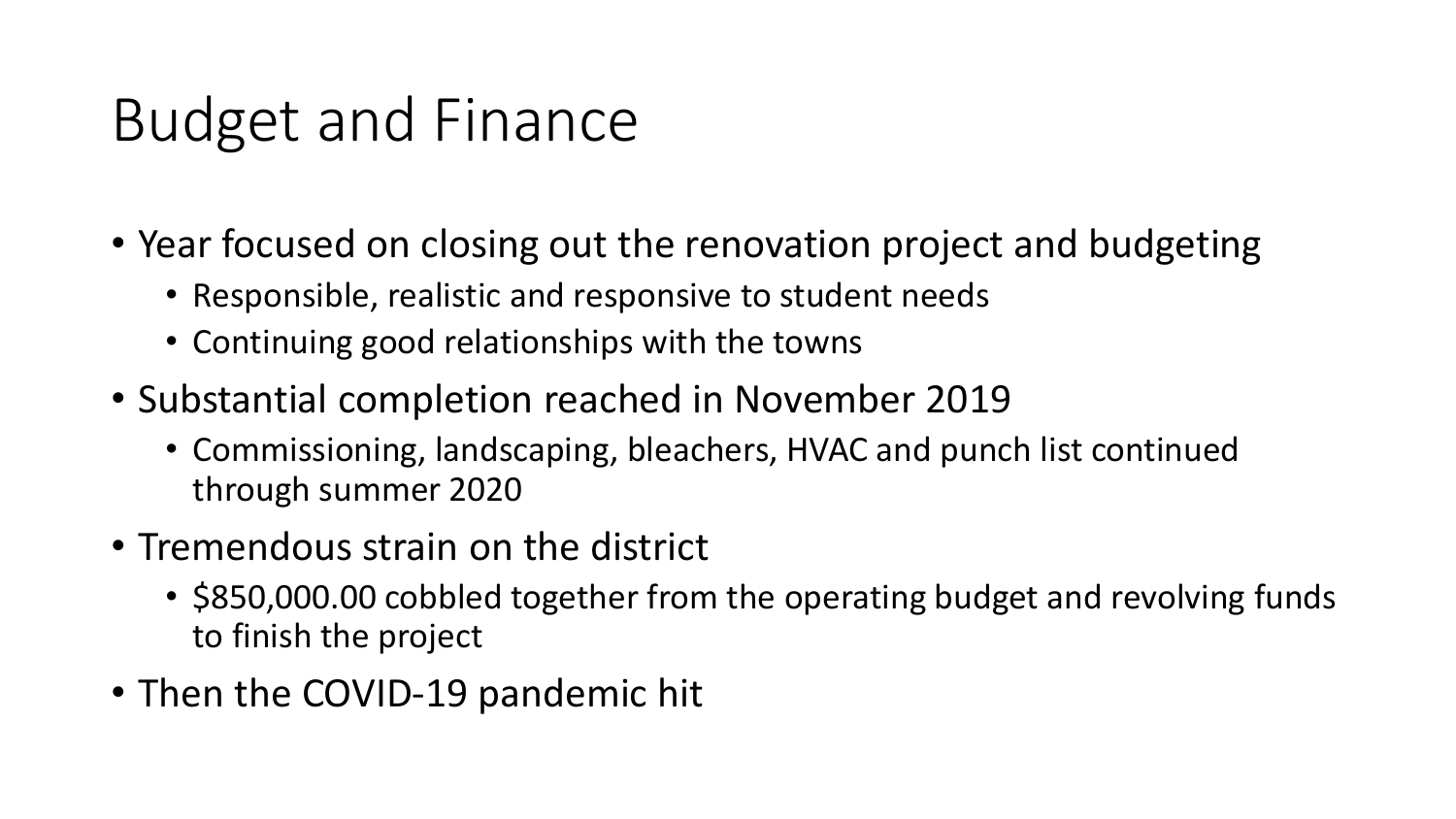# School Culture and Climate

- Continually improving communication with families and stakeholders
- Helpful
- Sense of family
- Bring students from nine different towns and by junior / senior year they are a part of this culture
- Collaborative faculty, staff and administration
- Employee Engagement Survey Results from January 2020:
	- 100% of employees know what's expected of them
	- 92% said they have the right materials to do their work
	- 90.7% feel their opinion counts and they feel values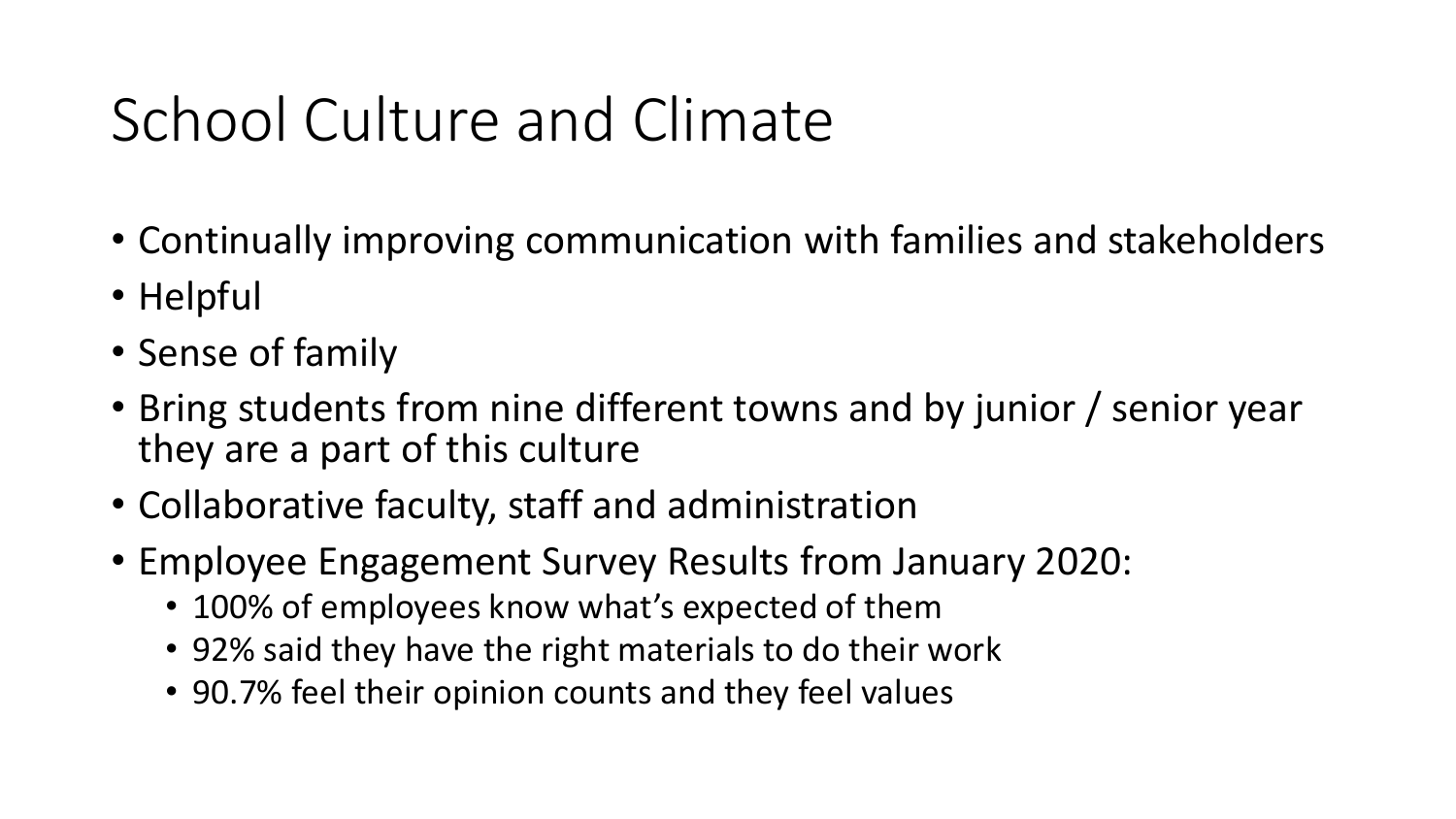#### Leadership and Governance

- School Committee leads and governs though policies
	- 9 elected officials
	- Share a goal of providing high quality academic and technical to the district's students
- Working in partnership with the School Committee to negotiate and ratify a new three-year contract for their memberships
- District and High School Leadership Team
	- Meets weekly
	- New District Level Team Members in New Roles: Superintendent, Business Manger, HR/Payroll Specialist, Principal and Facilities Director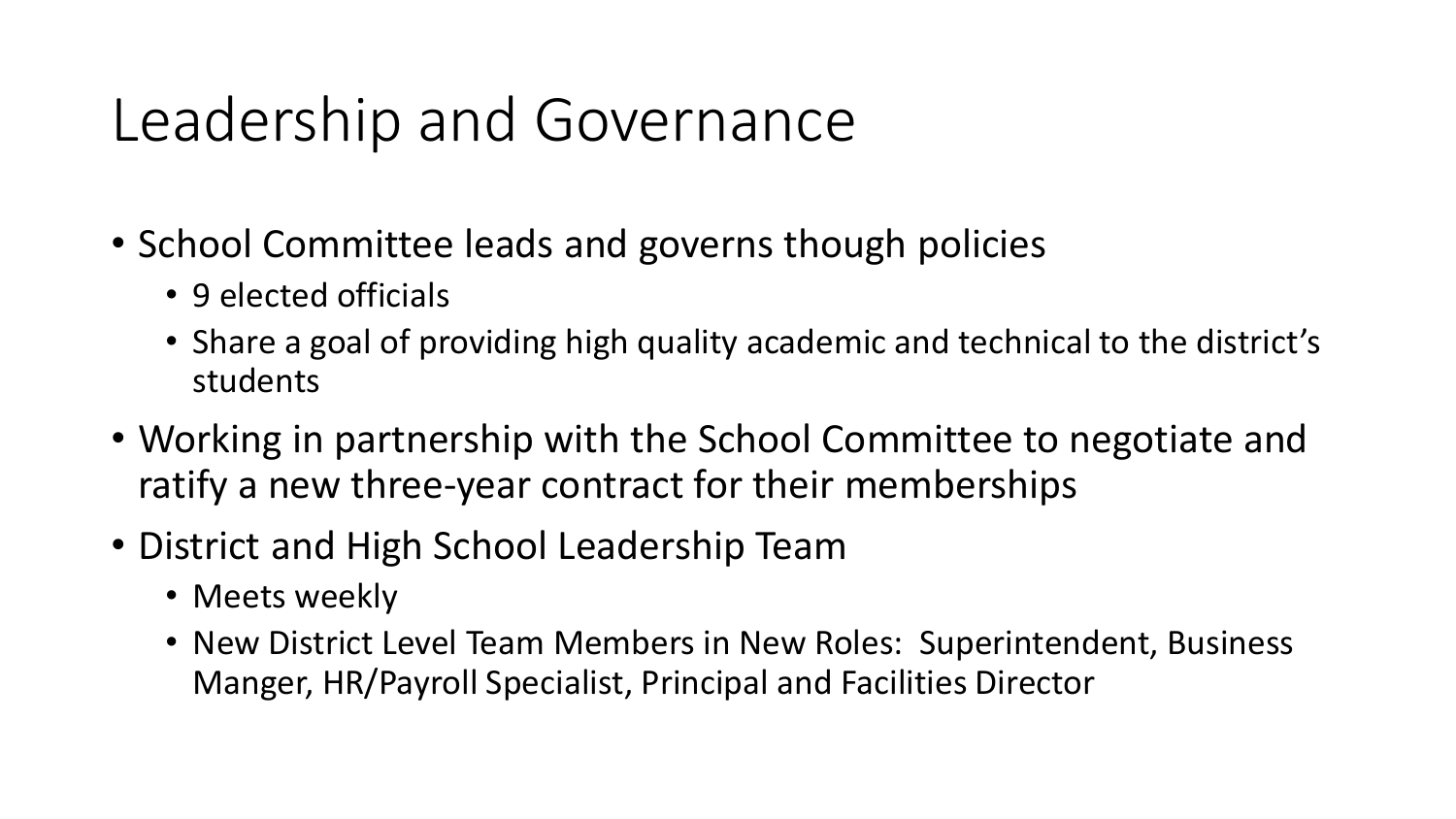### Curriculum and Instruction

- 17 Career Technical Programs
- 1:1 Chromebooks
- RULER Training (Social Emotional Training)
	- Train-the-trainers
- Professional Development
	- Strengthen Remote Teaching
	- Civic Engagement
	- COVID-19
- Bridge Program
- Several Advanced Placement Classes for upperclassmen
	- % of students with AP scores of 3+ ranges between 48-64%
- 96.6 % of grade 9 students passed their courses
- Average class size is 14.6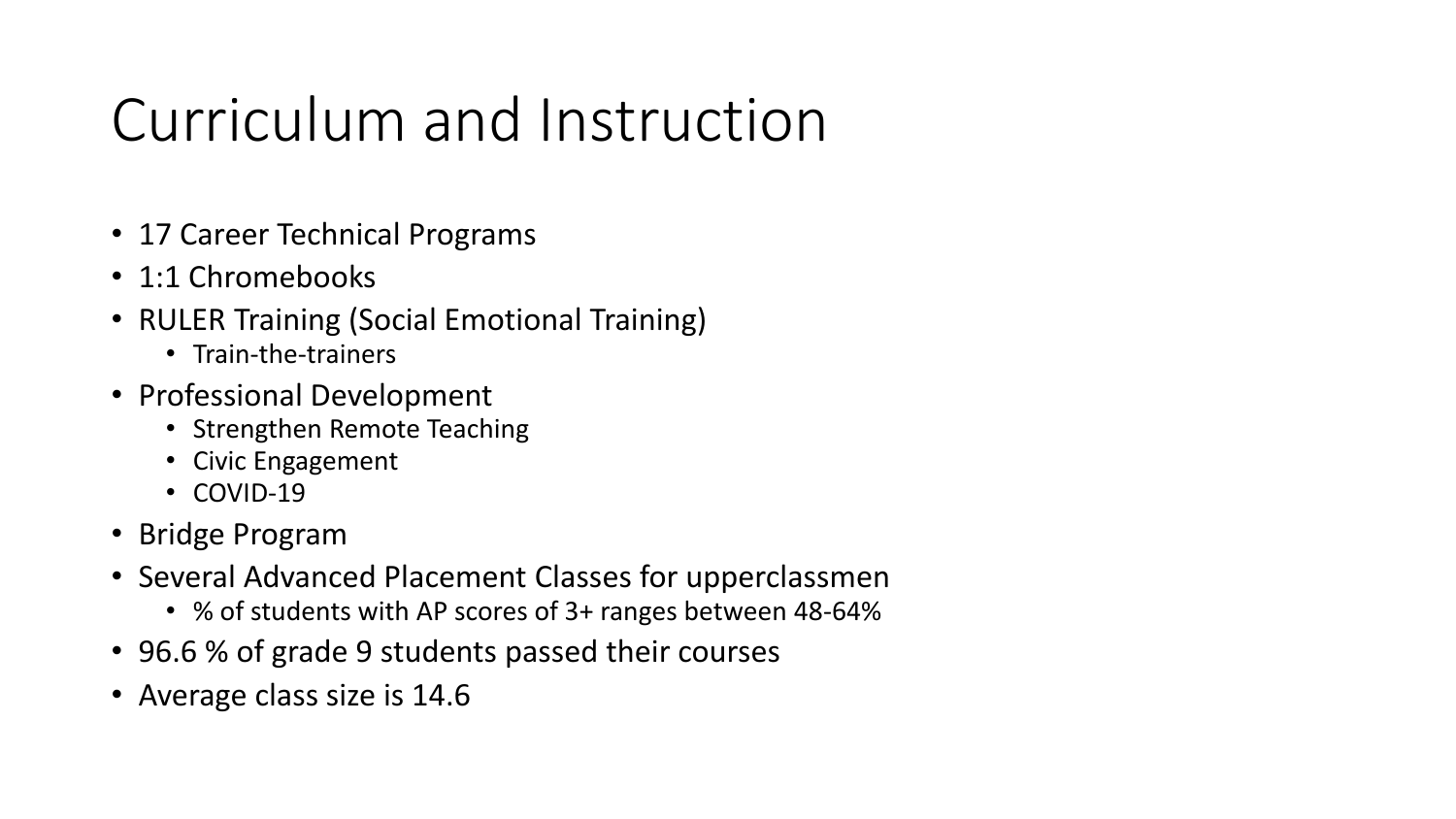#### Special Education

- Provides high-quality services to students with disabilities
	- 25% SWD which means we service a little over 250 students which is 9% above the state average of 17.7%
- Well defined entry and exit criteria
- NEASC 5 Year Follow-Up this Fall
- Tiered Focused Monitoring Review
	- Review special education, civil rights, EL program and CVTE
- Relationships foster success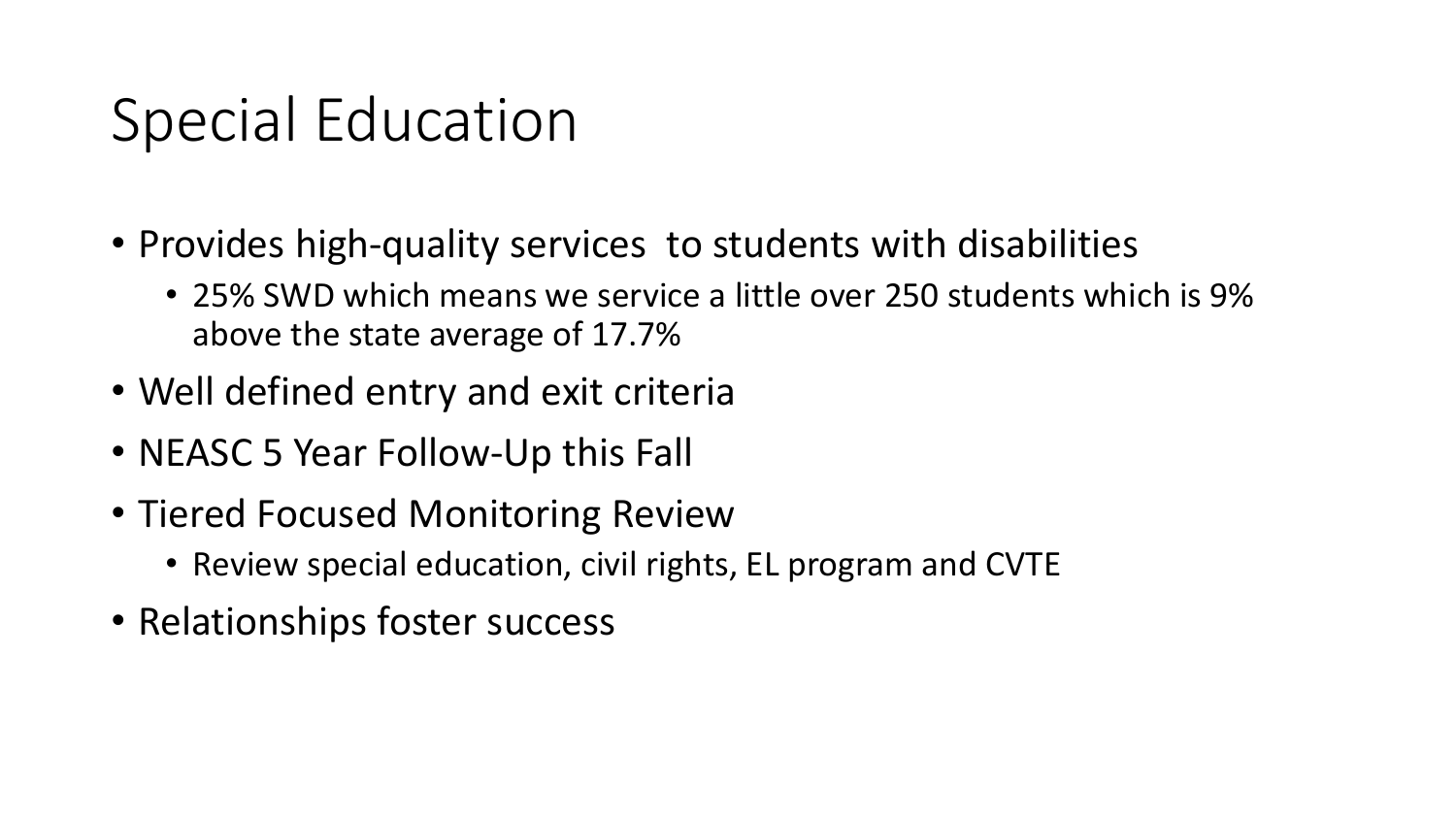#### Educators and Education

- Some new district and high school members
	- Dedicated, talented leadership team
- Excellent academic and vocational technical programs
	- Skilled, professional
	- Work together to maximize student growth, safety achievement and career development
- Highly skilled teaching staff, bright, committed and student-centered
- 99% of our teachers are licensed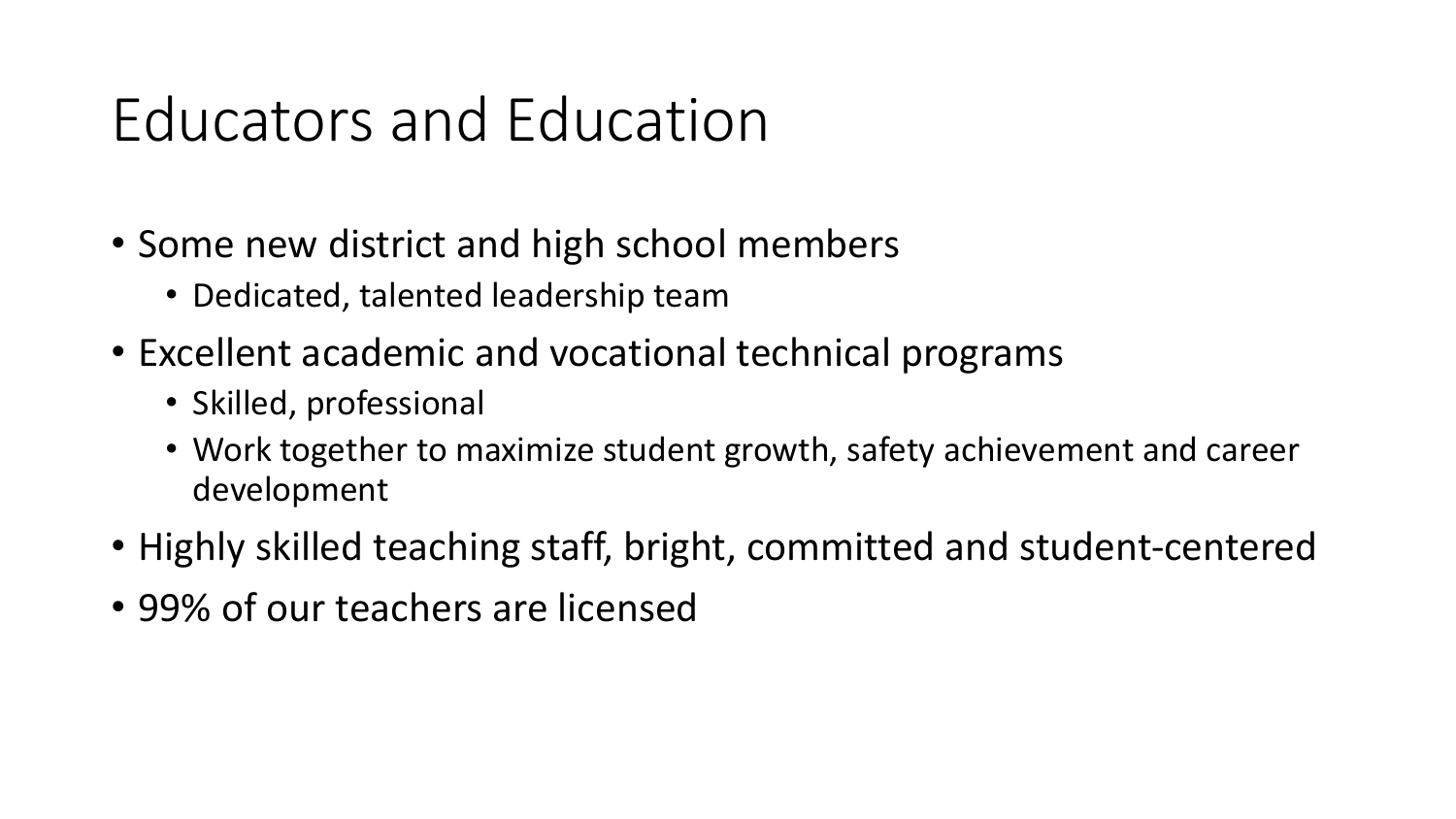#### English Learner Data

- Less than 1% of students
- Most meet their learning targets according to ACCESS testing
- Many of our teachers have earned their SEI Endorsement or

|             |               |                              |                |                |                |              | <b>ACCESS Data 2016-2020</b>         |                                     |                             |                          |                                    |                                     |                                                       |                                 |
|-------------|---------------|------------------------------|----------------|----------------|----------------|--------------|--------------------------------------|-------------------------------------|-----------------------------|--------------------------|------------------------------------|-------------------------------------|-------------------------------------------------------|---------------------------------|
| Equivalency | Scale=100-600 |                              |                |                |                |              |                                      |                                     |                             |                          |                                    |                                     |                                                       |                                 |
|             | Year          | $#$ of EL<br><b>Students</b> | Gr 9           | Gr 10          | Gr 11          | Gr 12        | Average<br>Listening<br><b>Score</b> | Average<br><b>Speaking</b><br>Score | Average<br>Reading<br>Score | Average<br>Writing Score | Average<br>Comprehensi<br>on Score | <b>Average Oral</b><br><b>Score</b> | Average<br>Literacy<br>(reading and<br>writing) Score | Average<br><b>Overall Score</b> |
|             | 2020          | $\mathbf{7}$                 |                |                |                |              | 406                                  | 340                                 | 408                         | 363                      | 408                                | 373                                 | 386                                                   | 382                             |
|             |               |                              | 3 <sup>2</sup> |                |                |              | 397                                  | 366                                 | 412                         | 365                      | 407                                | 381                                 | 389                                                   | 386                             |
|             |               |                              |                | $\overline{2}$ |                |              | 412                                  | 353                                 | 427                         | 383                      | 422                                | 383                                 | 405                                                   | 398                             |
|             |               |                              |                |                | 3 <sup>1</sup> |              | 413                                  | 287                                 | 386                         | 340                      | 394                                | 350                                 | 363                                                   | 359                             |
|             |               |                              |                |                |                | $\mathbf{0}$ |                                      |                                     |                             |                          |                                    |                                     |                                                       |                                 |
|             | 2019          | $6^{\circ}$                  |                |                |                |              | 438                                  | 342                                 | 406                         | 369                      | 416                                | 390                                 | 388                                                   | 388                             |
|             |               |                              | 3 <sup>7</sup> |                |                |              | 453                                  | 355                                 | 426                         | 367                      | 434                                | 404                                 | 397                                                   | 399                             |
|             |               |                              |                | $\overline{2}$ |                |              | 423                                  | 309                                 | 374                         | 373                      | 389                                | 366                                 | 374                                                   | 371                             |
|             |               |                              |                |                | $\mathbf{0}$   |              | $\sim$                               | $\sim$                              | $\sim$                      | $\sim$ $^{-1}$           | $\sim$                             | $\sim$                              | $\sim$                                                | $\sim$                          |
|             |               |                              |                |                |                | $\mathbf{1}$ | 424                                  | 368                                 | 409                         | 369                      | 414                                | 396                                 | 389                                                   | 391                             |
|             | 2018          | $\overline{4}$               |                |                |                |              | 378                                  | 367                                 | 384                         | 403                      | 382                                | 373                                 | 394                                                   | 387                             |
|             |               |                              | $\overline{2}$ |                |                |              | 371                                  | 362                                 | 361                         | 387                      | 364                                | 367                                 | 374                                                   | 372                             |
|             |               |                              |                | $\mathbf{0}$   |                |              | $\sim$                               | $\sim$                              | $\sim$                      | $\sim$ $^{-1}$           | $\sim$                             |                                     | $\sim$                                                | $\sim$                          |
|             |               |                              |                |                | $\mathbf{1}$   |              | 386                                  | 399                                 | 393                         | 416                      | 391                                | 393                                 | 405                                                   | 401                             |
|             |               |                              |                |                |                | $\mathbf{1}$ | 386                                  | 344                                 | 420                         | 421                      | 410                                | 365                                 | 421                                                   | 404                             |
|             | 2017          | $\overline{2}$               |                |                |                |              | 401                                  | 377                                 | 395                         | 368                      | 397                                | 389                                 | 382                                                   | 384                             |
|             |               |                              | $\mathbf{0}$   |                |                |              | $\overline{\phantom{a}}$             | $\sim$                              | $\sim$                      | ÷                        | $\sim$                             |                                     | $\sim$                                                | $\sim$                          |
|             |               |                              |                | $\mathbf{1}$   |                |              | 396                                  | 361                                 | 369                         | 374                      | 377                                | 379                                 | 372                                                   | 374                             |
|             |               |                              |                |                | $\mathbf{1}$   |              | 405                                  | 393                                 | 420                         | 362                      | 416                                | 399                                 | 391                                                   | 393                             |
|             |               |                              |                |                |                | $\mathbf{0}$ | $\sim$                               | $\sim$                              | $\sim$                      | $\sim$ $^{-1}$           | $\sim$                             |                                     | $\sim$                                                | $\sim$                          |
|             | 2016          | 6                            |                |                |                |              | 403                                  | 428                                 | 409                         | 414                      | 408                                | 416                                 | 412                                                   | 413                             |
|             |               |                              | 3 <sup>7</sup> |                |                |              | 403                                  | 428                                 | 402                         | 411                      | 402                                | 416                                 | 406                                                   | 409                             |
|             |               |                              |                | $\overline{2}$ |                |              | 409                                  | 428                                 | 410                         | 419                      | 410                                | 419                                 | 415                                                   | 416                             |
|             |               |                              |                |                | $\mathbf{1}$   |              | 394                                  | 427                                 | 431                         | 415                      | 420                                | 411                                 | 423                                                   | 419                             |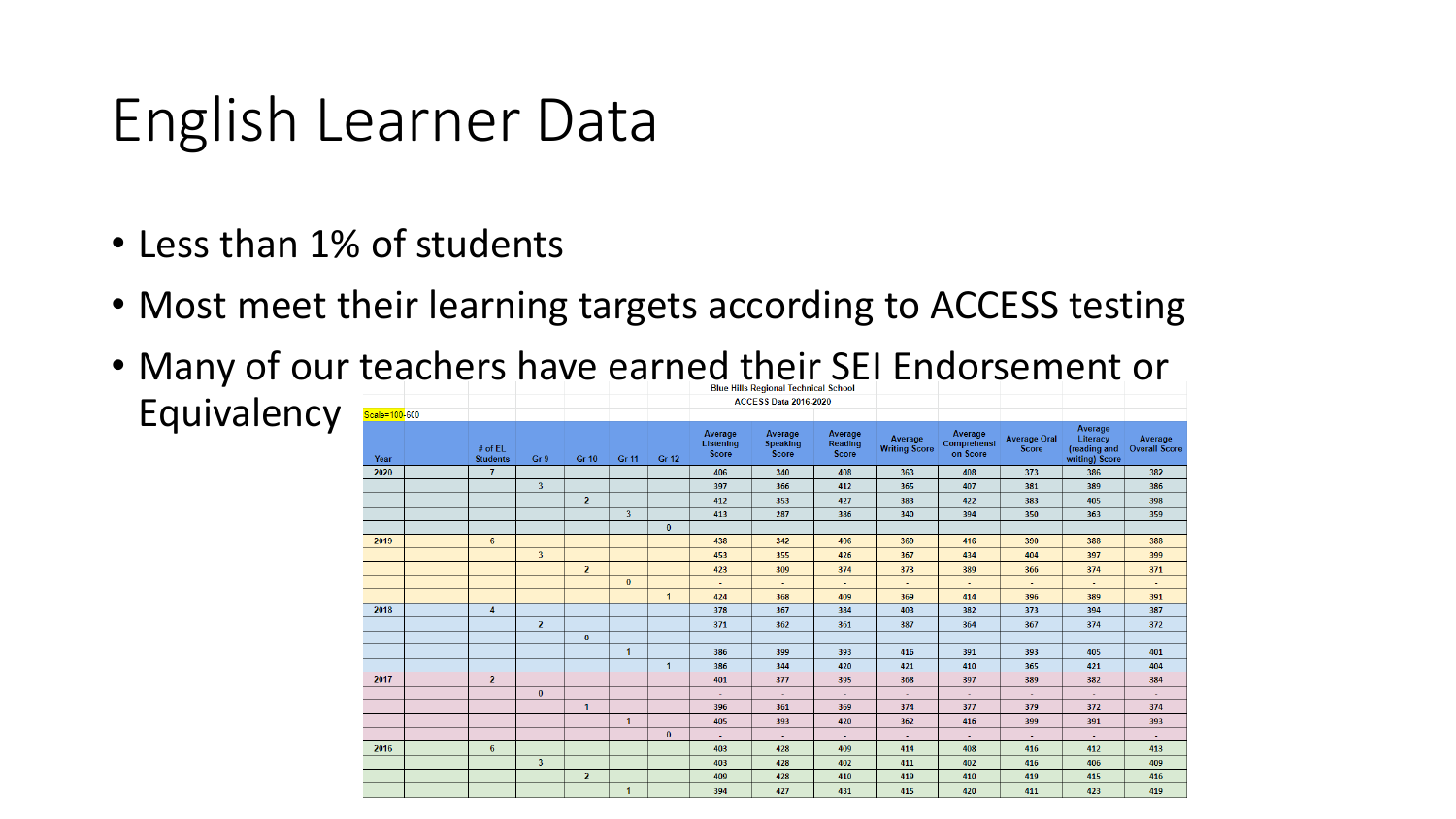#### MCAS & Accountability

- Grade 10 students typically meet their competency determination in ELA, math, biology
- SGP 48.8% in English and 42.9% in math
- MCAS after school program has a 100% passing rate once the students complete the courses with our dedicated instructors

2019 Accountability Classification

Massachusetts uses information related to progress toward improvement targets, accountability percentiles, graduation rates, and assessment participation rates to determine each district and school's overall classification. Most districts and schools are placed into two categories: those that require assistance or intervention from the state, and those that do not require assistance or intervention. Districts and schools that are new or very small are classified as having 'insufficient data'. Placing schools and districts into categories helps districts know which schools need more support, and helps the state know which districts need the most assistance. More information is available here: http://www.doe.mass.edu/accountability/. Requiring assistance or intervention Not requiring assistance or intervention Meeting or **Substantial** Moderate Limited or no Focused/ Broad/ School of exceeding targeted comprehensive progress progress progress recognition targets toward targets toward targets toward targets support support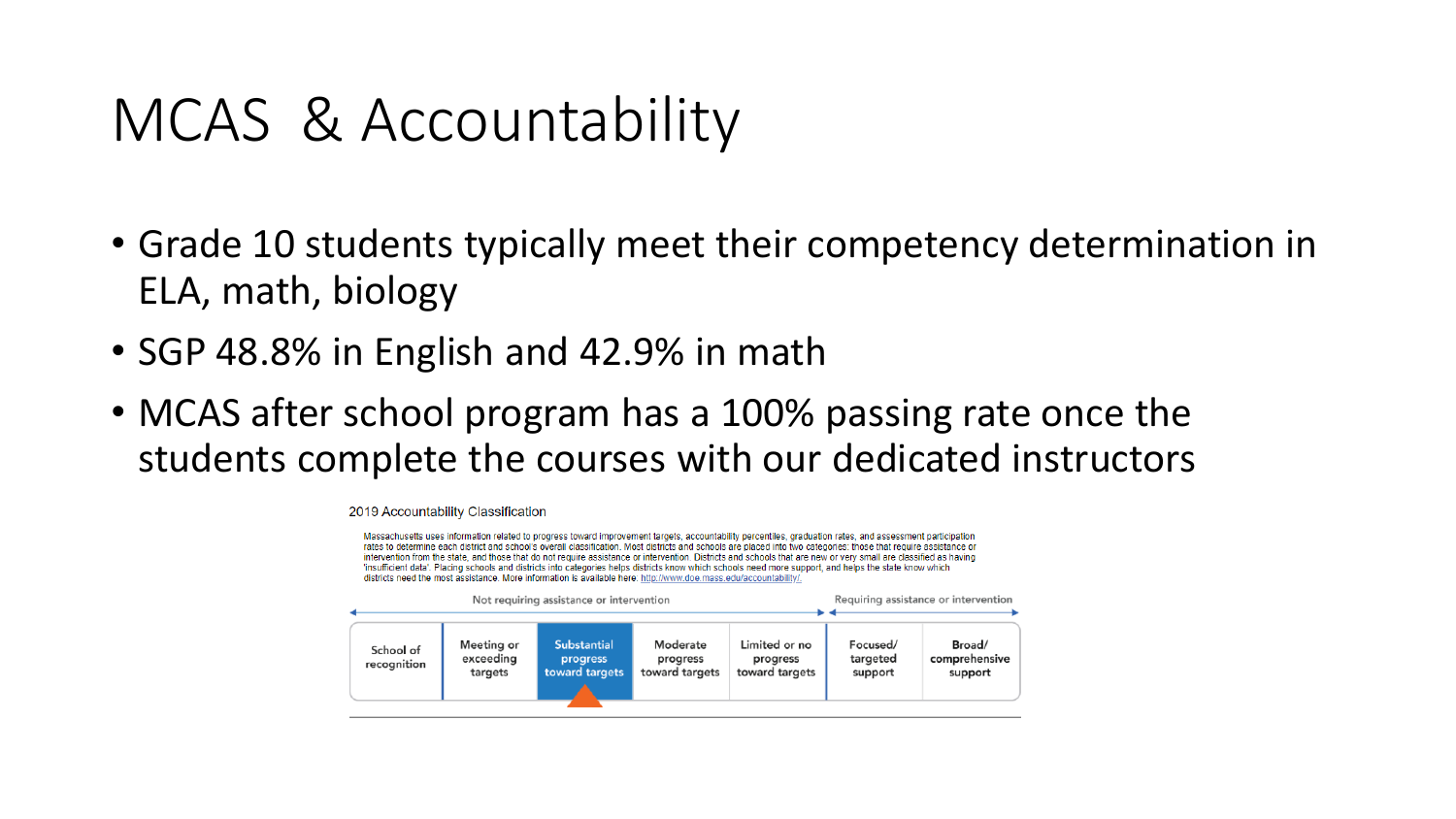# Social Emotional Learning

- Data comes primarily from the state's VOCAL (Views of Climate and Learning) survey
	- 209 students participated in 2019 in Grade 10
- 70% of schools fall in a typical school climate
- Teachers earned good marks and students are engaged
- 96% of students said their teachers care about them
- Blue Hills can be proud of the relationships they develop with their students
- 93% of students feel safe at school
- More work kindness to others and students helping with school rules

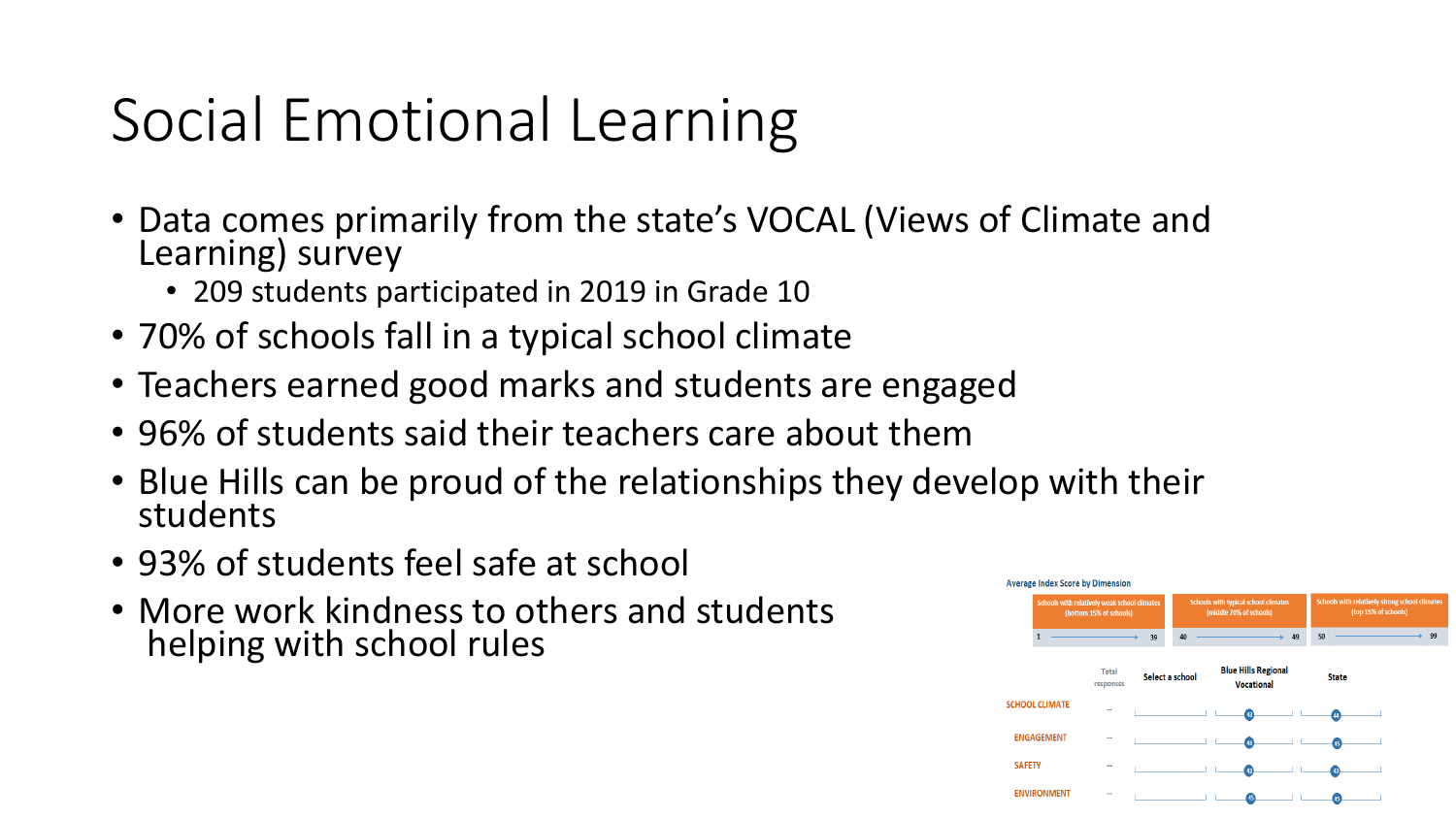#### Equity and Access

- ASCA recommends one counselor for every 250 students
- caseloads of these students support professionals are appropriate
- Rigorous and culturally relevant curriculum, resources, programs, clubs
- Meaningful discussions on civic engagement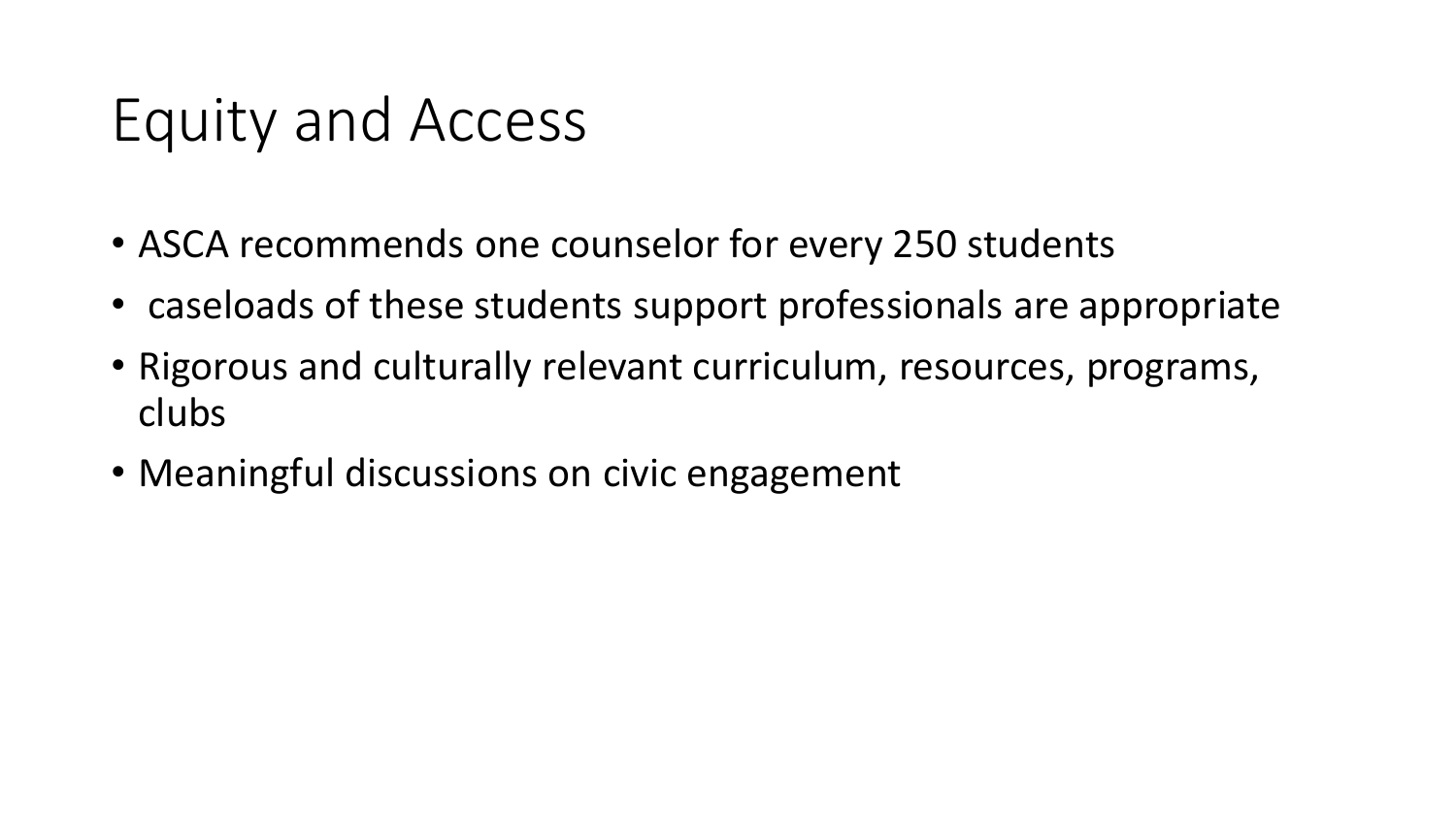#### Attendance

- Average daily attendance rate of 94.7%
	- Better than the state average of 94.6%
- Chronic absenteeism rate is 6.1%
	- About 12 students miss more than 18 days or 10% of the school year
- Leadership team continues to encourage families to improve student attendance rates (pre-covid)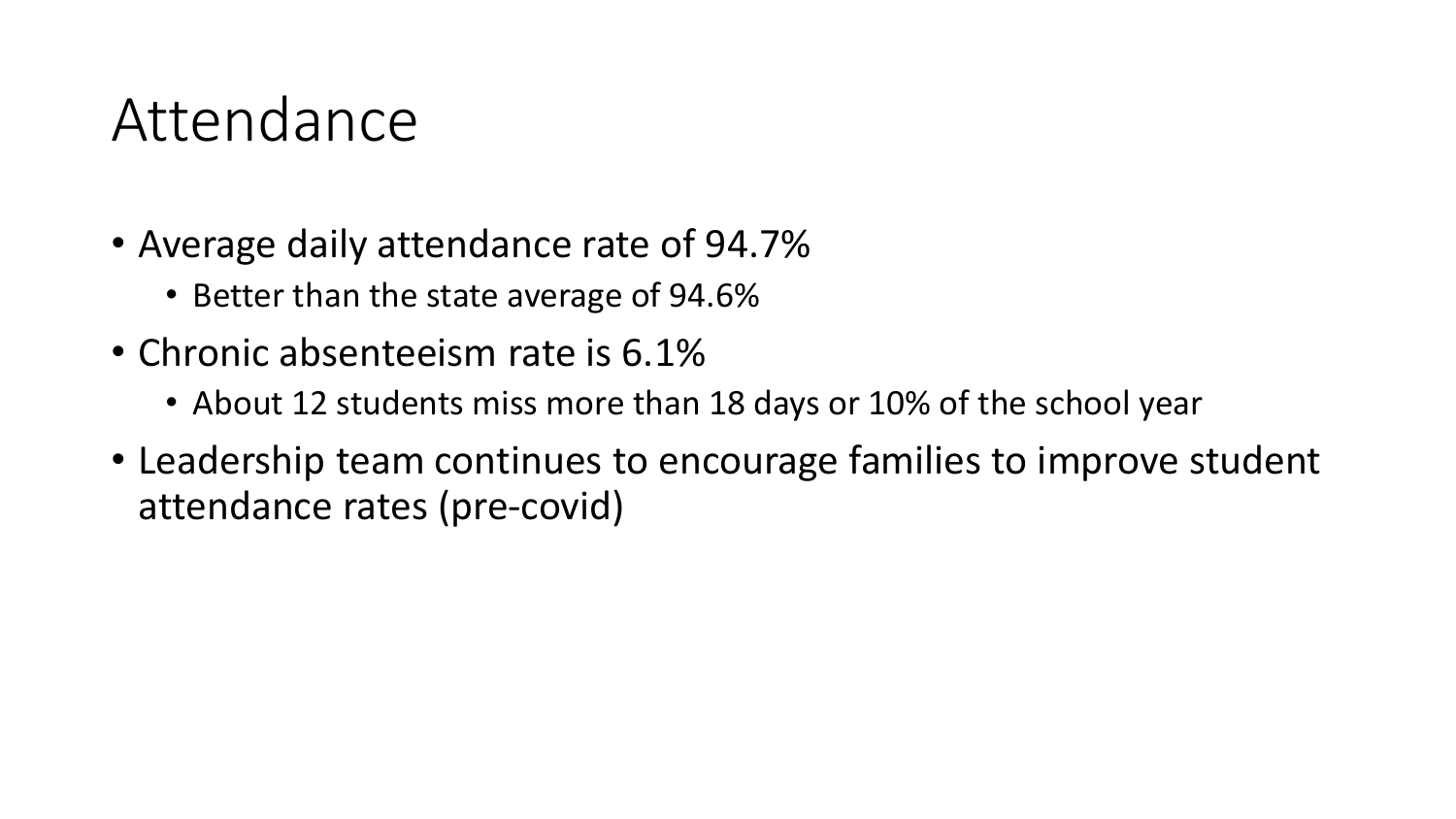#### Student Discipline

- Low suspension rates at 3.1%
- 27 students were disciplined in 2019
	- High needs group most numbers with males in the lead
- Most students were white (19)
- Dean maintains a positive attitude and tries to educate the students around being their best selves
	- Promotes good behavior at Blue Hills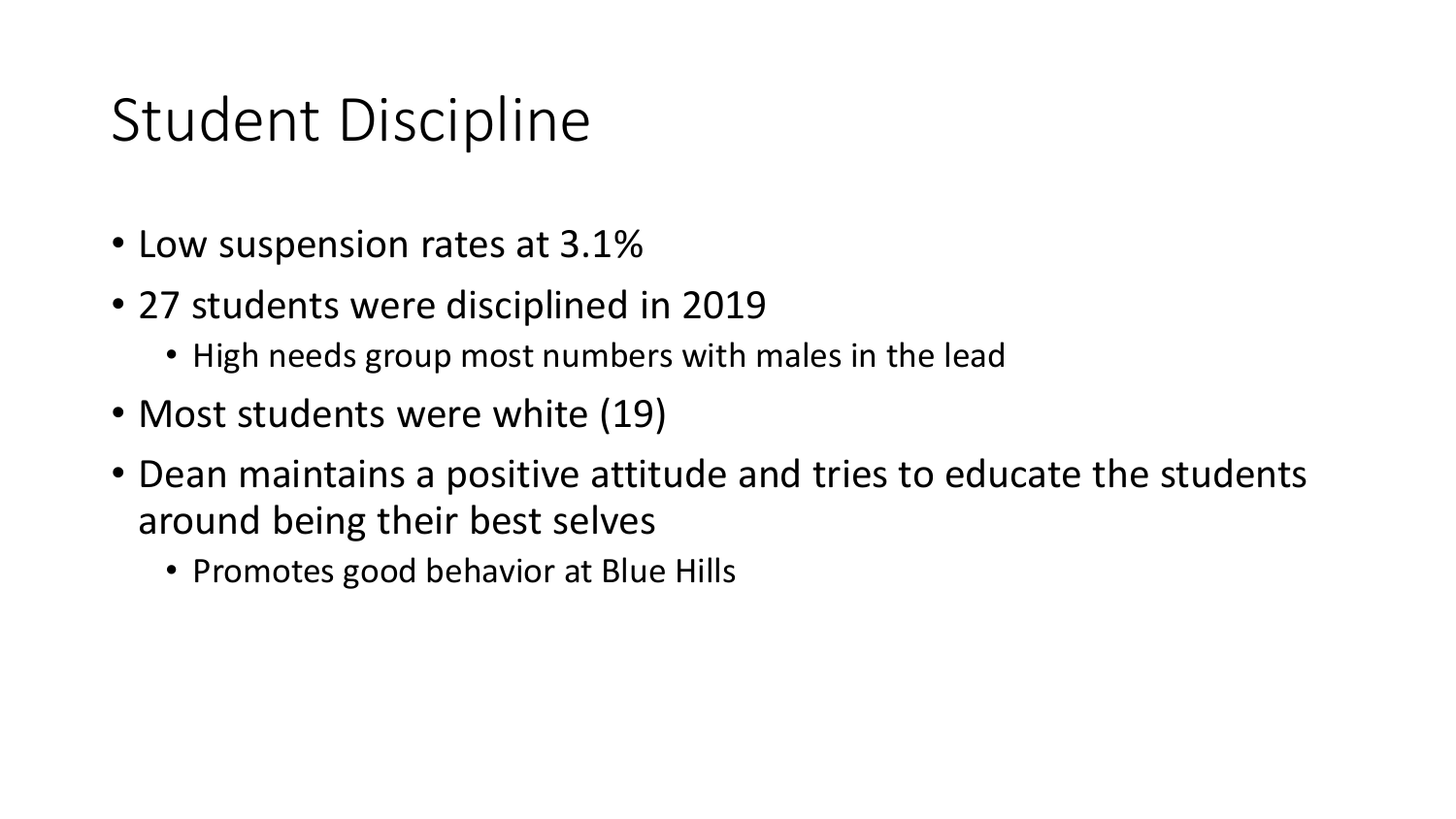#### Plans of High School Graduates 2018-2019

| <b>Plan</b>                 | % of District | % of State |
|-----------------------------|---------------|------------|
| 4-Year Private College      | 15.8          | 28.5       |
| 4-Year Public College       | 23.4          | 32.2       |
| 2-Year Private College      | 0.0           | 0.6        |
| 2-Year Public College       | 29.7          | 18.4       |
| <b>Other Post-Secondary</b> | 1.9           | 1.9        |
| Apprenticeship              | 0.0           | 0.4        |
| <b>Work</b>                 | 24.4          | 9.2        |
| Military                    | 1.9           | 2.1        |
| Other                       | 0.0           | 1.6        |
| Unknown                     | 2.9           | 5.2        |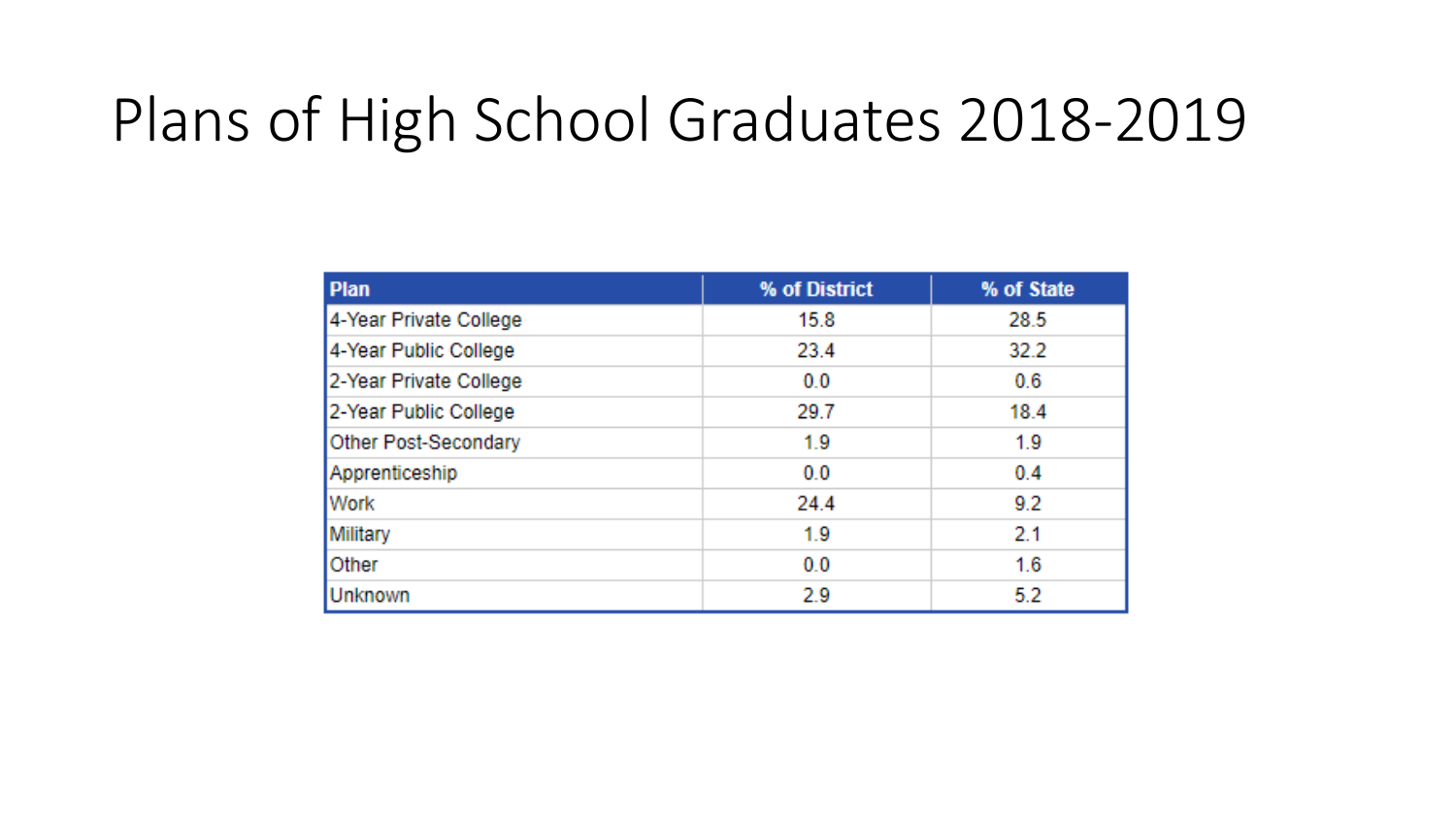# Human Resources and Professional Development

- New Human Resources/Payroll Specialist this summer
- 121 staff members
- Almost 50% male and female
- Most staff rating of proficiency or exemplary in 2018-2019
- Staff retention rate in 2019: 95% which is greater than the state-wide staff retention rate for all school systems
- Looking to share common documents on Google Drive with staff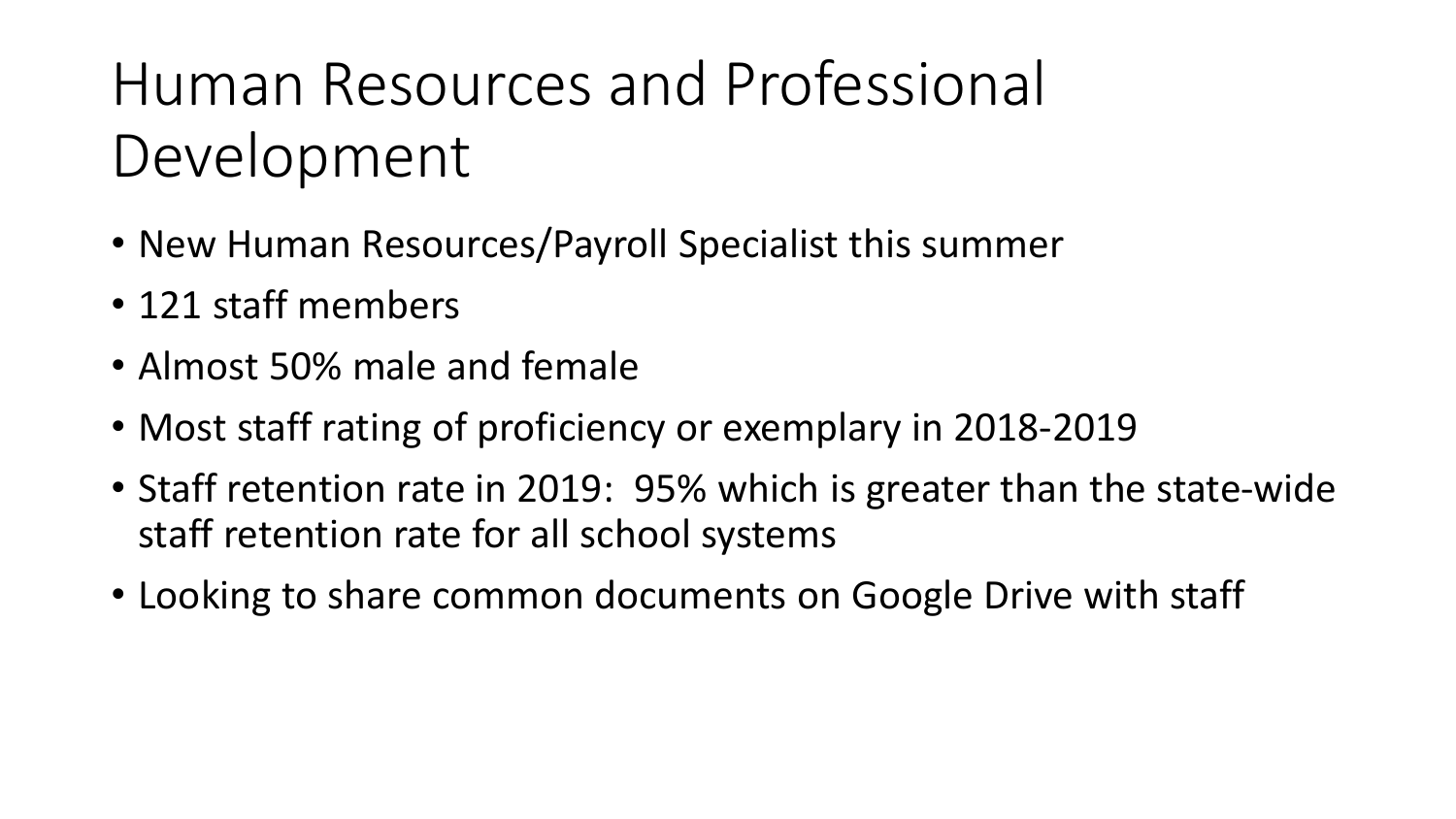# **Strengths**

- Blue Hills community supports the school, school culture is work ready and employable.
- Students achieve at high levels both academically and vocationally, affording a student's wide range of opportunities at graduation because we are good at meeting students where they are academically and due to the nature of the vocational programming and building relationships.
- The district employees an exceptionally bright, invested and caring administrative team, faculty and staff.
- 99% graduation rate for all students with a very low dropout rate
- Working together to provide technology resources, classroom resources and professional development needs
- 17 vocational technical programs that give students multiple options to choose their pathway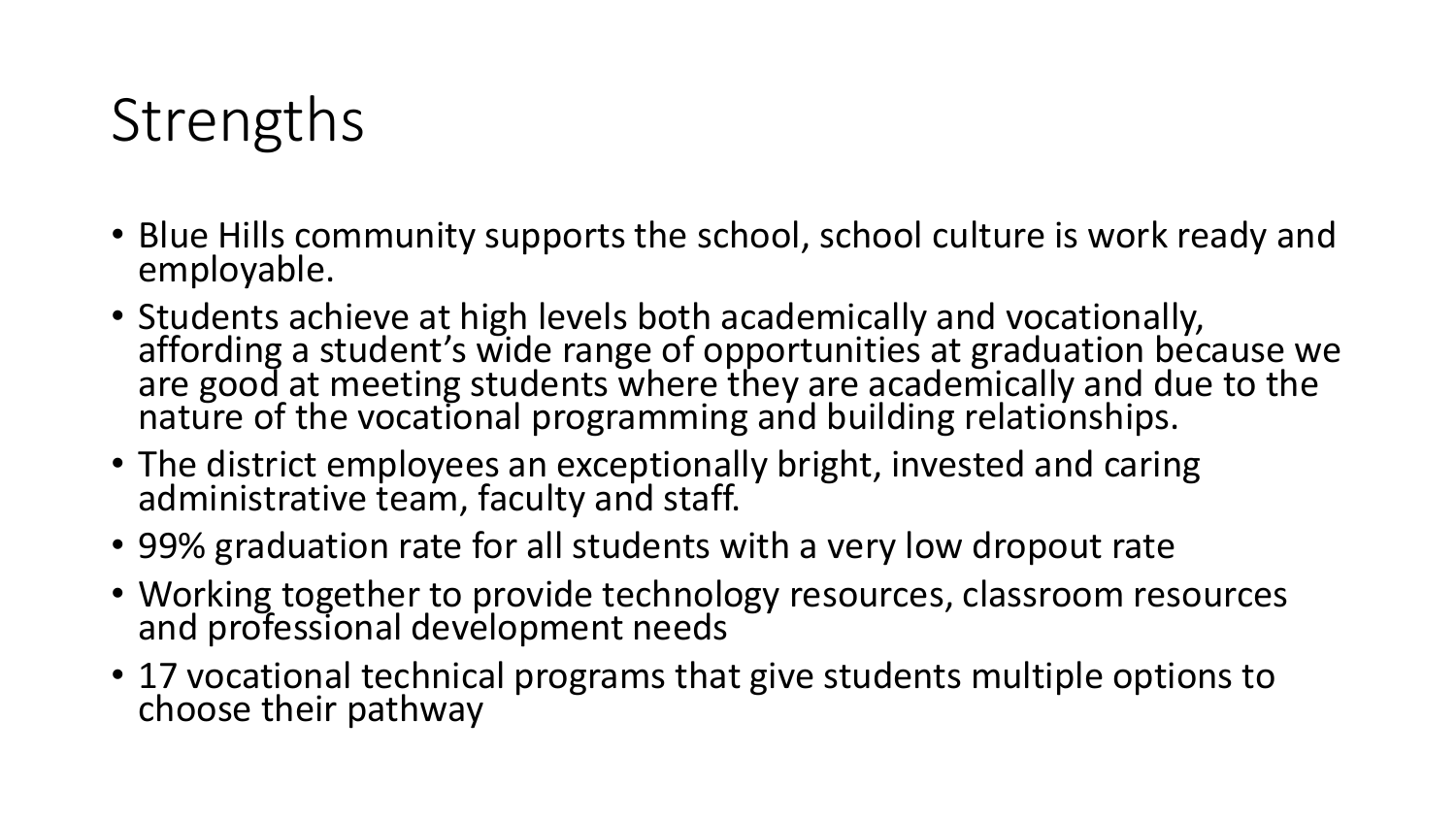### Opportunities for Growth

- Support students' ever changing social, emotional, civic engagement and behavioral needs
- Offer mission and vision statements that drive the school district's goals over the next three to five years
- Determine curricular and instructional changes to meet the needs of all learners including communicating the "portrait of a BHR graduate"
- Review special education and counseling services to see if we are using people in the most efficient way and if we should have less team classes.
- Build an alumni program and share past grad success stories
- Provide a culture of service professional development for clerical workers
- Expand social media of sports and activities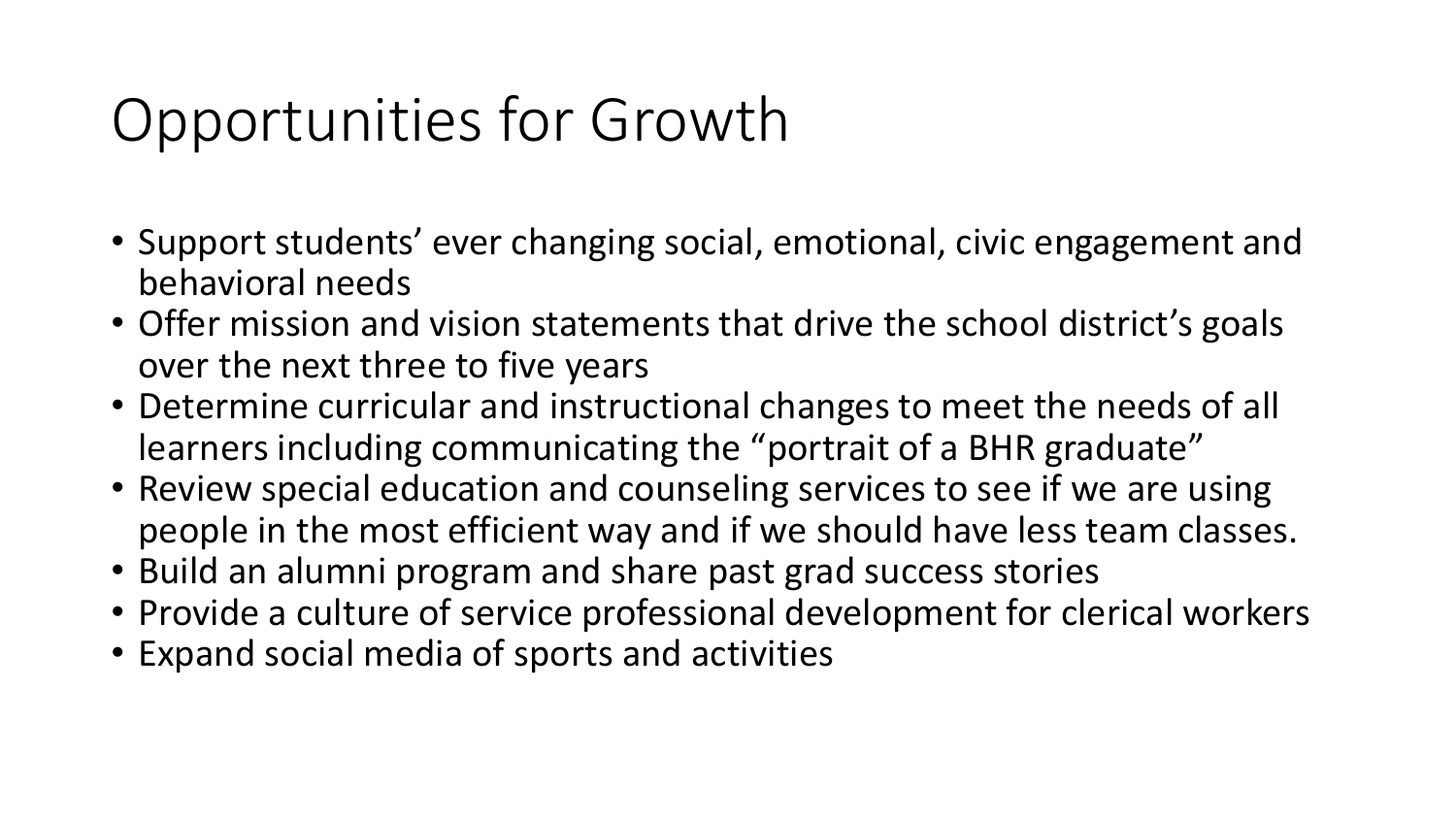#### Next Steps

- Celebrate the district's success, including strength of programming, exceptional school culture, and high student achievement with a focus on civic engagement
- Determine priorities for growth
- Develop a District Strategy Plan and present in September or October